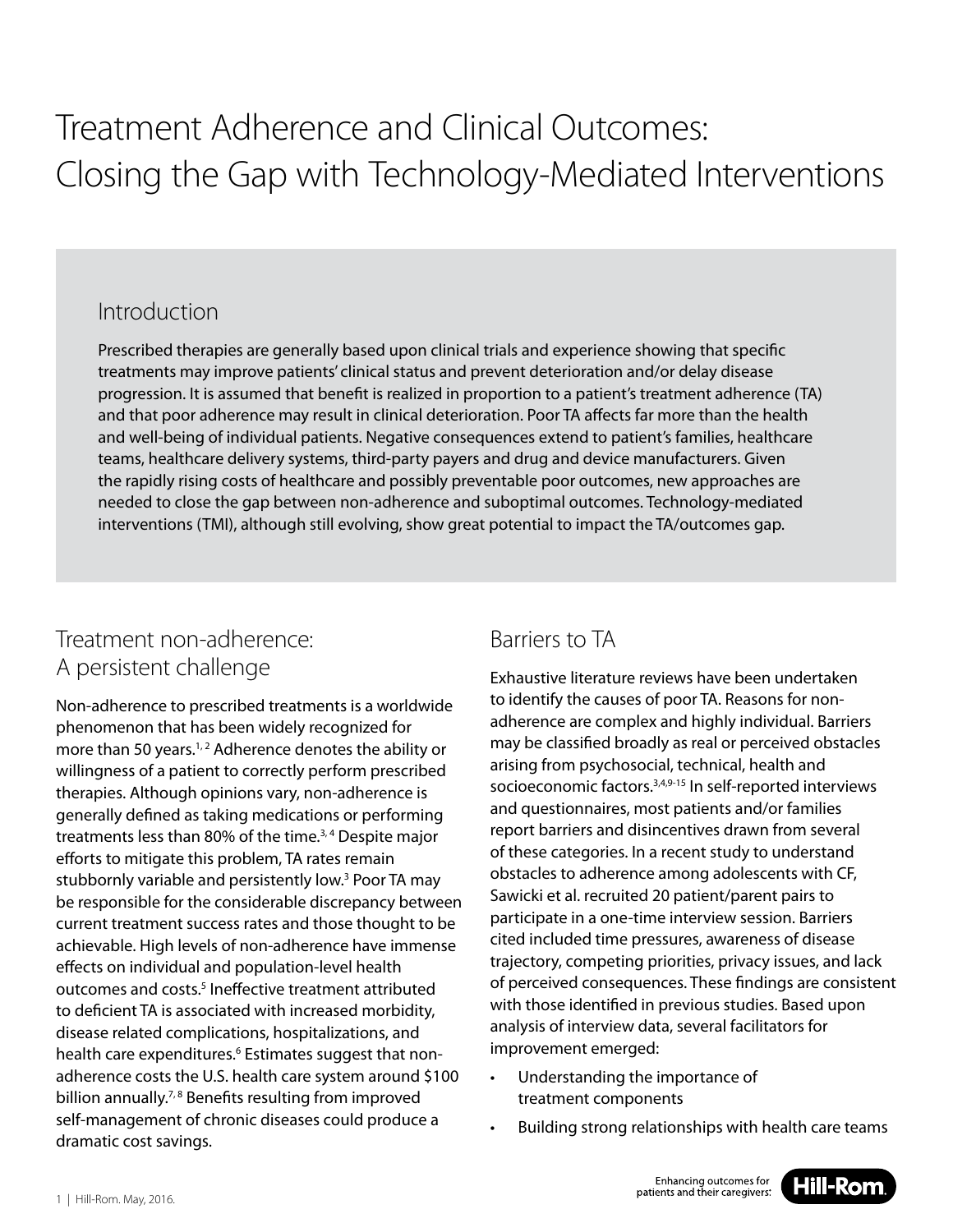- Establishing structured treatment routines
- Strengthening skills to promote independent self-care

Successful approaches include:

- Programs tailored to minimize incompatibilities between treatment requirements and lifestyle
- Flexibility and compromise
- Respect for patient preferences and health beliefs
- Mutual patient/family and healthcare team commitment
- Shared planning and decision-making

# Treatment Adherence: Impact on health outcomes

Adherence to prescribed treatments is associated with measureable health and economic outcomes in numerous acute and chronic conditions.<sup>5</sup> Highly adherent patients are shown to have less diseaserelated morbidity, fewer symptoms, less functional impairment, lower rates of healthcare utilization, reduced need for rescue medications and, importantly, better quality of life (QOL).<sup>16-18</sup> In a first-of-its kind study designed to link TA with quantitative health outcomes, Eakin et al. followed 95 CF patients for 12 months while estimating TA based on medication refill data.17 They found that TA is a significant predictor of declining lung function and pulmonary exacerbation (PE):

- Patients with TA at or above 80% maintained baseline pulmonary function and had no pulmonary exacerbations, defined as need for IV antibiotic therapy, over the study period.
- Patients with moderate (50-80%) and poor (< 50%) TA had declining trends in their baseline lung function.
- Patients with moderate or poor TA had PE episodes at a rate of 1-2 (23.2%) and 3 or more (16.8%).

# Traditional TA Interventions

While it is clear that TA leads to better outcomes, it is also clear that common strategies and interventions to improve adherence have yielded generally disappointing results.3 Available TA data is notoriously untrustworthy.2, 12, 18, 19 Traditional methods to capture adherence data, including patient, caregiver or doctor/ healthcare team or insurance questionnaires, telephone or in-clinic interviews, are both subjective and difficult to interpret. In particular, in self-reported information, the prevalence of deliberate or inadvertent false reporting is considerable.19 When self-reported data is compared to direct measures of TA, such as biomarkers of medication blood levels, significant disparities are commonly detected. Such objective measures show that patients who report non-adherence are likely to have responded accurately. However, those who exaggerate or falsify information are identified by contradictory lab results.<sup>14</sup> Poor adherence has serious health and economic consequences. This problem must be resolved before outcomes can be significantly improved.

### Technology-Mediated Interventions (TMI)

Recent systematic reviews of the adherence of CF patients to their home treatment programs have noted that TA data captured via electronic monitoring is significantly and consistently lower than self-reported information.3, 14 Currently, a variety of electronic monitoring technologies and telecommunication systems are in stages of research, development and betatesting. Some have been successfully integrated into management of chronic diseases.2 The creation of such systems, classified generically as technology-mediated interventions (TMI), demonstrates great potential to mitigate the persistent challenges of poor TA. Technology that promotes active patient participation involving realtime feedback can motivate TA, support timely care plan modifications, improve clinical outcomes and reduce overall healthcare costs.21-24 Three basic varieties of TMI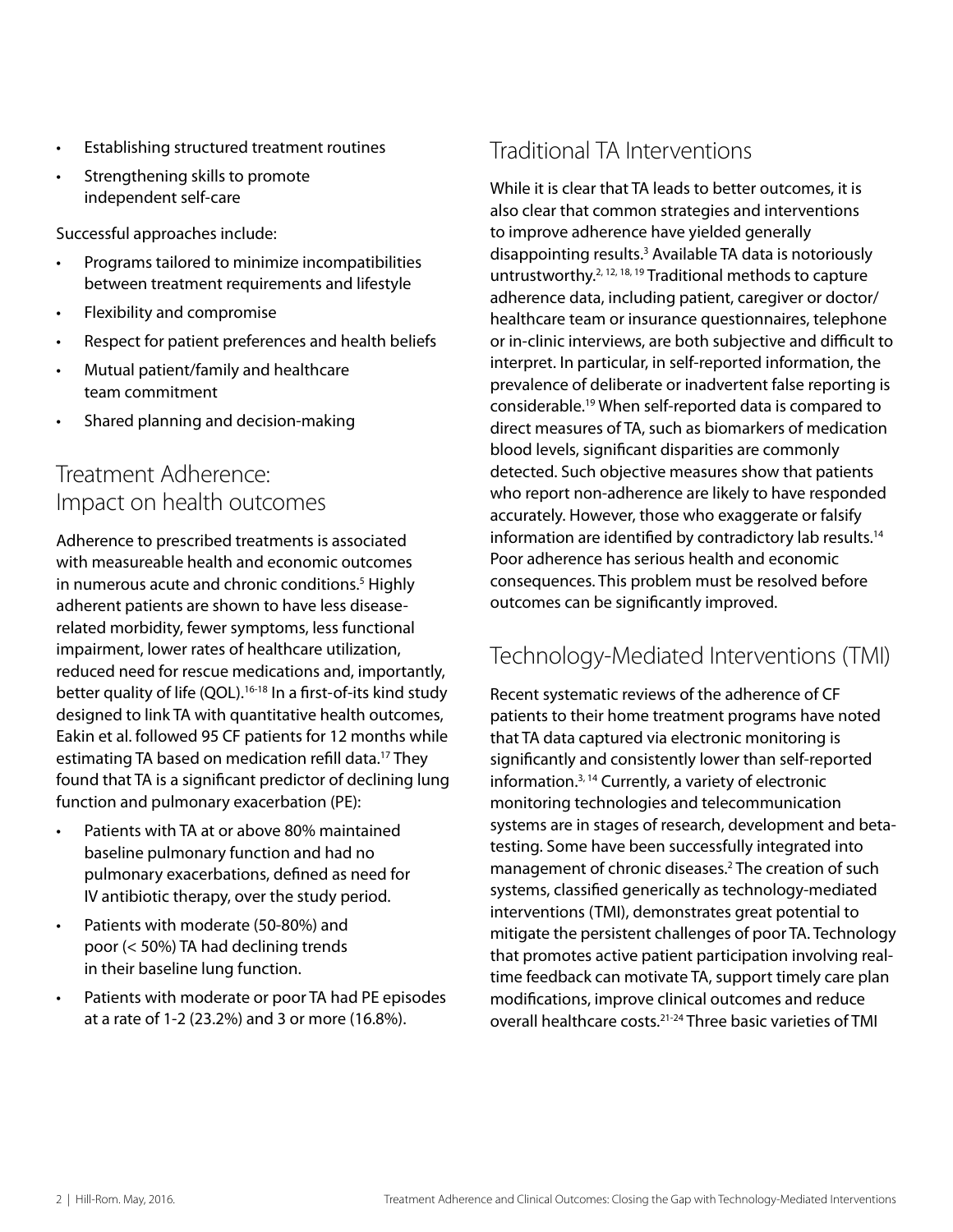are described in the literature.<sup>2</sup> These include programs focusing upon education and/or counseling, selfmonitoring and/or feedback and electronic reminders. In a study by Cox, et al, use of an internet-based program to graphically represent participation in physical activity among recently hospitalized CF patients demonstrated both feasibility and acceptability.<sup>20</sup> TMI is still in early stages of clinical use and deficiencies in study design and implementation, as well as equipment-related technological problems, have weakened the quality of published studies. However, many of these studies demonstrated encouraging outcome trends.

#### TMI Linked to Improved TA and/or Clinical Outcomes

A number of recent studies show that the use of targeted TMI programs can produce significant improvements in TA. Fourteen of thirty-eight TMI studies evaluated by Mistry, et al showed improvements in both TA and clinical outcomes.2 Examples include:

- Antonicelli, et al. (2008) studied the effects of home telemonitoring in 57 elderly patients with congestive heart failure (CHF) by comparison with a randomized group receiving usual care. After 12 months of participation, home telemonitoring was associated with improvements in the composite endpoint of mortality or rate of hospitalizations ( $P = 0.006$ ), a better compliance with therapy, more frequent use of beta-blockers and statins, lower total cholesterol level and better reported health perception.<sup>21</sup>
- Lester, et al (2010) used mobile phone communication between health-care workers and patients starting antiretroviral therapy in Kenya led to improvement in drug adherence and suppression of plasma HIV-1 RNA load. After 12 months, patients who received and responded to SMS support had significantly improved ART adherence and rates of viral suppression compared with the control.<sup>22</sup>

• El Miedany, et al. (2012) performed a double blind randomized controlled study to evaluate the feasibility and effect of visual feedback (VF) on TA in patients with early inflammatory arthritis (EA). At 6 months, the VF group showed significantly greater adherence to medication and positive effect on pain score and disease activity.<sup>23</sup>

Although none of the studies showing improved TA followed by better outcomes discuss reduced healthcare costs, such savings may be cautiously inferred. Study limitations, including technical difficulties with TMI platforms, provide guidance for designing more rigorous future studies.

#### Summary

TMI strategies to improve TA remain in early stages of development. Thus far, their utility and cost-effectiveness cannot be fairly assessed. High quality studies are needed to better assess feasibility and outcomes. However, the preponderance of early evidence supports the potential for TMI to strengthen TA and improve the gap between prescribed therapies and clinical and economic outcomes. Despite limitations, these studies suggest that when important technical and methodological problems are solved, greater treatment adherence may be possible.